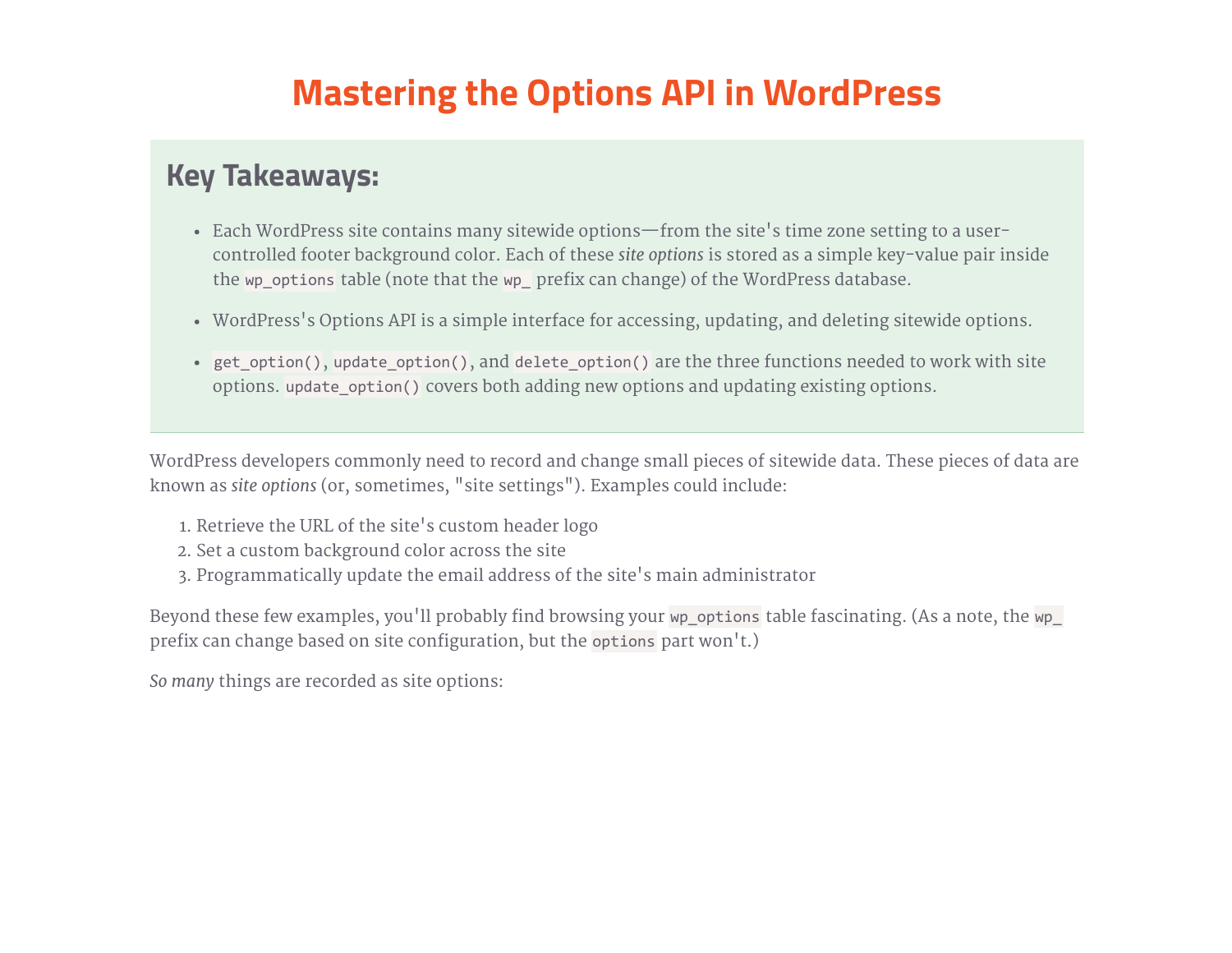| Server: mysql wampserver » ig wpshout_local » and Table: wp_options |                              |  |                                                                 |  |                                              |                                         |                       |
|---------------------------------------------------------------------|------------------------------|--|-----------------------------------------------------------------|--|----------------------------------------------|-----------------------------------------|-----------------------|
|                                                                     | <b>Browse</b>                |  | Structure                                                       |  | <b>Fi</b> Insert<br>$\Box$ SQL $\Box$ Search | <b>B</b> Export<br>$\Rightarrow$ Import | <b>All Privileges</b> |
|                                                                     | $\leftarrow$ T $\rightarrow$ |  |                                                                 |  | $\blacktriangledown$ option_id option_name   | option_value                            | autoload              |
| $\Box$                                                              |                              |  | Edit : Copy O Delete                                            |  | 1 siteurl                                    | http://localhost:8080/WPShout   yes     |                       |
|                                                                     |                              |  | □ <b><i>e</i></b> Edit <b>3-i</b> Copy ● Delete                 |  | 2 blogname                                   | WPShout                                 | yes                   |
| $\Box$                                                              |                              |  | Edit Hi Copy O Delete                                           |  | 3 blogdescription                            |                                         | yes                   |
| 0.                                                                  |                              |  | $\mathscr{D}$ Edit $\ddot{\mathbf{a}}$ Copy $\odot$ Delete      |  | 4 users can register                         | $\mathbf{0}$                            | yes                   |
| □                                                                   |                              |  | Edit <b>3</b> Copy <b>O</b> Delete                              |  | 5 admin email                                | fred@pressupinc.com                     | yes                   |
| 0.                                                                  |                              |  | <b>⊘</b> Edit <b>3-</b> Copy ● Delete                           |  | 6 start_of_week                              | 1.                                      | yes                   |
| □                                                                   |                              |  | Edit <b>3:</b> Copy <b>O</b> Delete                             |  | 7 use_balanceTags                            | 0                                       | yes                   |
| 0.                                                                  |                              |  | <b>⊘Edit 7: Copy ⊙</b> Delete                                   |  | 8 use smilies                                | $\mathbf{1}$                            | yes                   |
| □                                                                   |                              |  | Edit <b>3</b> Copy <b>O</b> Delete                              |  | 9 require_name_email                         | 1                                       | yes                   |
| $\Box$                                                              |                              |  | $\mathscr{O}$ Edit $\ddot{\ddot{\bullet}}$ Copy $\odot$ Delete  |  | 10 comments notify                           | 1.                                      | yes                   |
| $\Box$                                                              |                              |  | Edit 3: Copy @ Delete                                           |  | 11 posts_per_rss                             | 10                                      | yes                   |
| 0.                                                                  |                              |  | $\mathscr{D}$ Edit $\mathbb{R}$ Copy $\bigcirc$ Delete          |  | 12 rss_use_excerpt                           | $\mathbf{0}$                            | yes                   |
| □                                                                   |                              |  | Edit <b>3:</b> Copy <b>O</b> Delete                             |  | 13 mailserver_url                            | mail.example.com                        | yes                   |
| 0.                                                                  |                              |  | <b>⊘Edit 3: Copy ⊙</b> Delete                                   |  | 14 mailserver login                          | login@example.com                       | yes                   |
| $\Box$                                                              |                              |  | Edit 3: Copy @ Delete                                           |  | 15 mailserver pass                           | password                                | yes                   |
|                                                                     |                              |  | □ <b><i>e</i></b> Edit <b>Fi</b> Copy ● Delete                  |  | 16 mailserver_port                           | 110                                     | yes                   |
| $\Box$                                                              |                              |  | Edit : Copy O Delete                                            |  | 17 default category                          | 1.                                      | yes                   |
| 0                                                                   |                              |  | <b>⊘Edit 3: Copy ⊙</b> Delete                                   |  | 18 default comment status                    | closed                                  | yes                   |
| □                                                                   |                              |  | Edit <b>3</b> Copy <b>O</b> Delete                              |  | 19 default_ping_status                       | closed                                  | yes                   |
| 0.                                                                  |                              |  | <b>⊘Edit 3: Copy ⊙</b> Delete                                   |  | 20 default_pingback_flag                     | $\overline{0}$                          | yes                   |
| $\Box$                                                              |                              |  | Edit : Copy O Delete                                            |  | 21 posts_per_page                            | 10                                      | yes                   |
| 0                                                                   |                              |  | $\oslash$ Edit $\ddot{\ddot{\bullet}}$ Copy $\bigcirc$ Delete   |  | 22 date_format                               | F j, Y                                  | yes                   |
| $\Box$                                                              |                              |  | Edit : Copy O Delete                                            |  | 23 time_format                               | g:i a                                   | yes                   |
| 0                                                                   |                              |  | $\mathscr{D}$ Edit $\exists \cdot \cdot$ Copy $\bigcirc$ Delete |  | 24 links_updated_date_format   F j, Y g:i a  |                                         | yes                   |
| $\Box$                                                              |                              |  | Edit : Copy O Delete                                            |  | 25 comment_moderation                        | 0                                       | yes                   |

This page captures many of the options you set on a new WordPress site (and can change in Settings > General in the WordPress admin menu). For example, blogname | WPShout gives the overall title for the site itself, and start\_of\_week | 1 means that the site's week starts on Monday.

In this chapter, we'll be walking through how to access, add, change, and remove site options.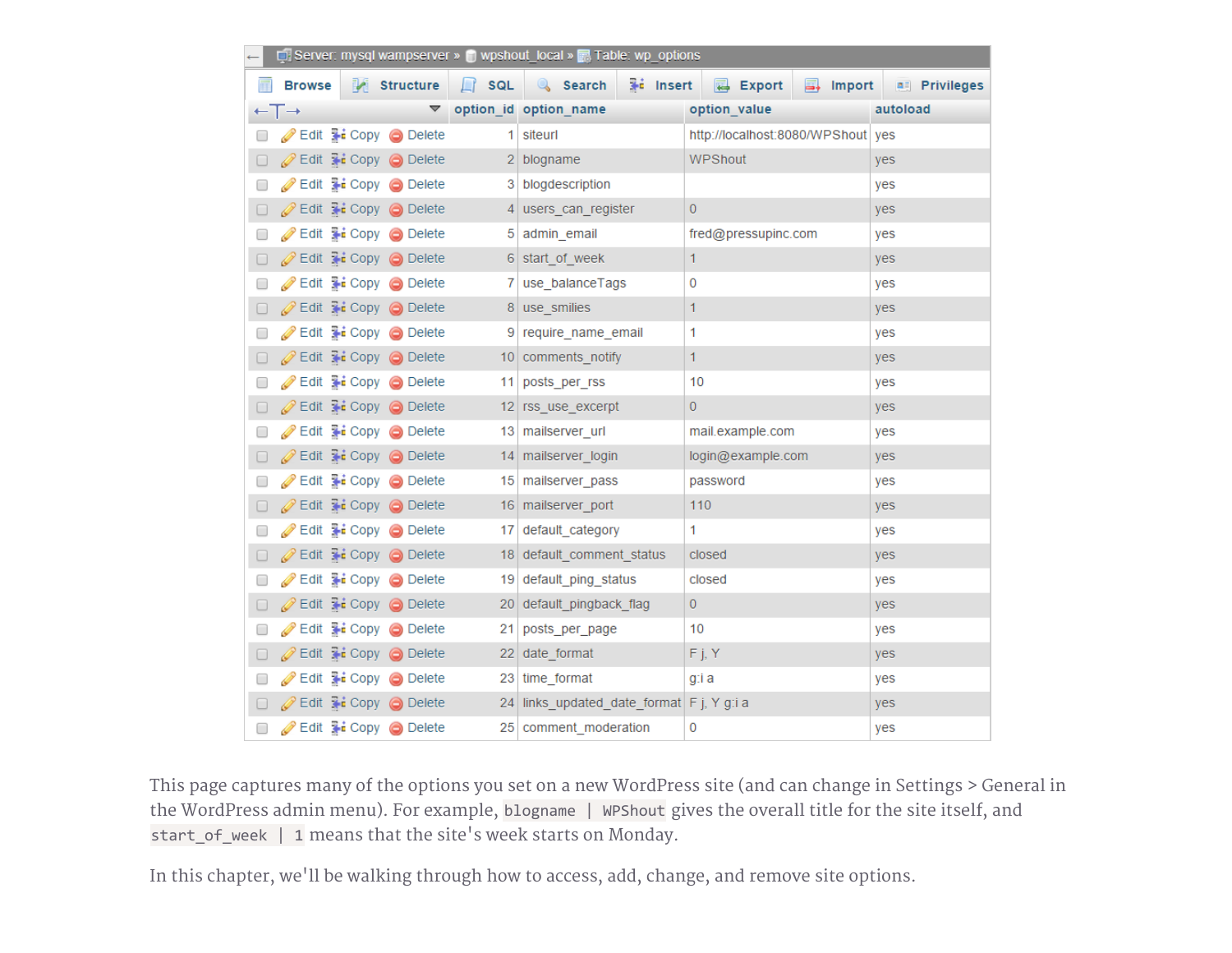### How to Work with Site Options

#### The Options API is lovably simple.

The Options API bears a strong resemblance to WordPress custom fields, which we covered in How to Create and Use WordPress Custom Fields. Custom fields let you store discrete post-level data, whereas the Options API lets you store little bits of sitewide data. Other than that, they operate pretty similarly!

All site options are essentially name/value pairs: the name of the option, and the value that the option should be assigned. You can access, add or change, and delete these options with three easy-to-use functions:

- 1. get\_option()
- 2. update\_option()
- 3. delete\_option()

We'll examine each of these functions, and get into a couple of examples.

# get\_option()

The Options API is lovably simple, and nowhere more so than get\_option(). Here's how to access our blogname option—the formal title we've set for the site:

```
<?php get_option( 'blogname' ); ?>
```
That's it! Only a couple of footnotes to add to this very simple picture.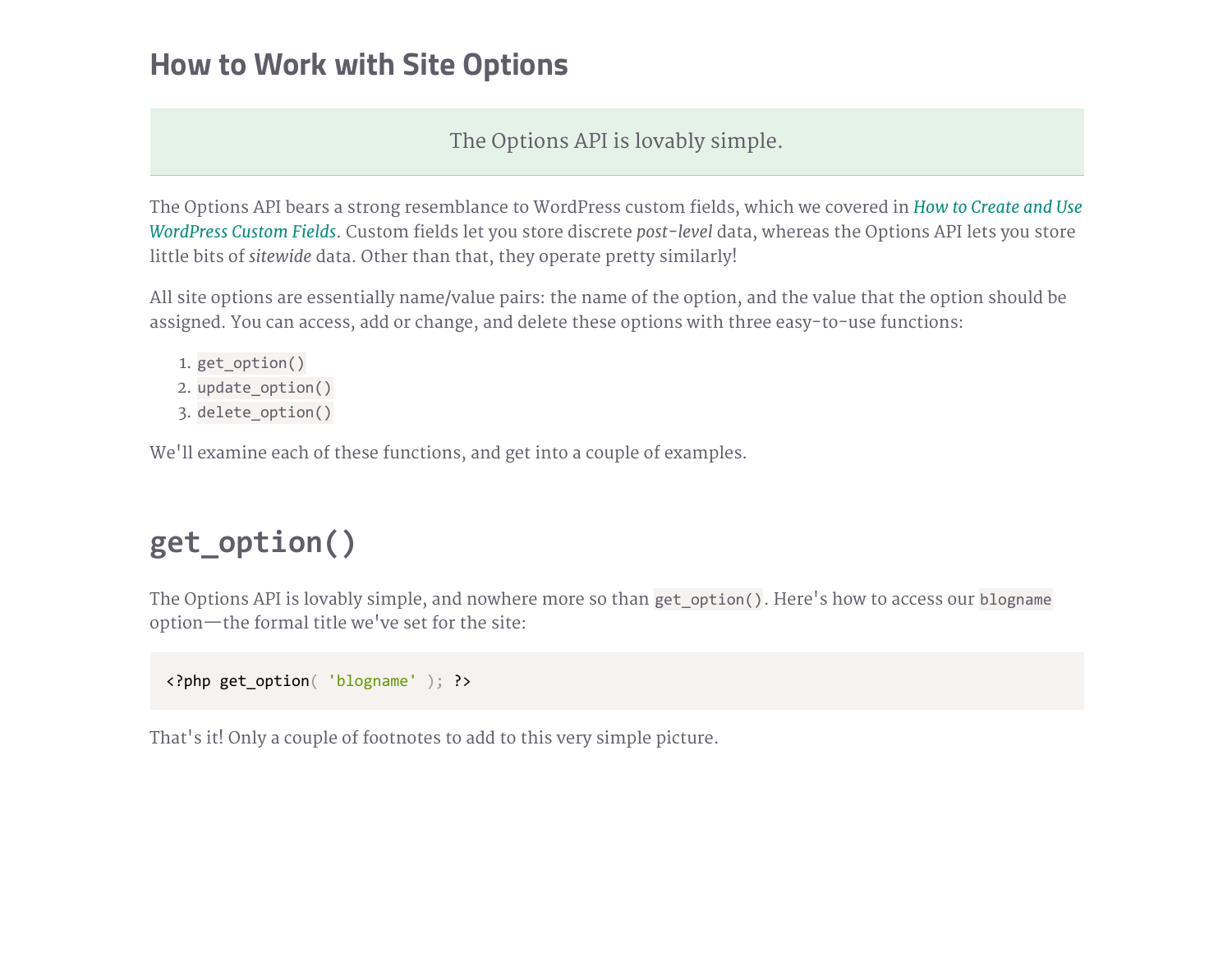### If the Option Doesn't Exist

By default, if you ask for an option that hasn't been set, get\_option() will return false. If you want something other than false, you can pass in a second value to get\_option(), specifying what you want back if the option doesn't exist. We don't use this option most of the time, so we're not dwelling on it.

### When the Option is a Complex Data Type

If our option was a PHP object or array when set, that's what we get back from get\_option(): the full-fledged PHP object or array. So get\_option() isn't confined to strings, and you don't have to worry about any manual unserialize()-type work that you might be considering if you come from a general PHP background.

### update\_option()

Both creating and updating an option uses update\_option(), as follows:

```
<?php update_option( 'blogname', 'Up and Running' ); ?>
```
update\_option() updates an option's value. If the option doesn't already exist, it creates the option with the specified value. It returns true if the option was changed, and false if the option was not changed from its prior value, or if the attempt to update the option failed.

#### update\_option()Function Arguments

update option() takes two arguments:

- 1. The name of the option
- 2. The value the option is to take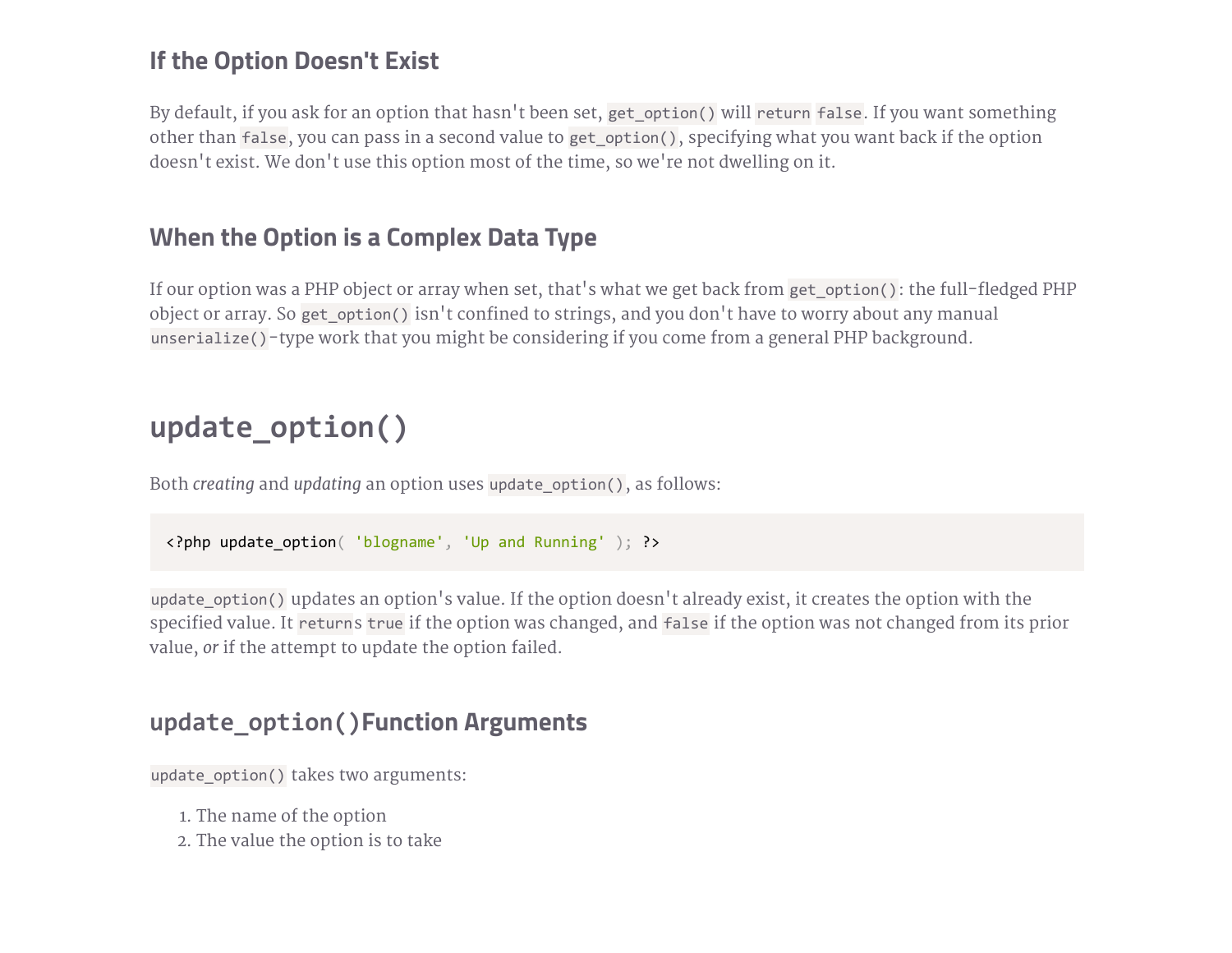As with custom fields, there is an add\_ function, add\_option(), that we recommend you ignore. update\_option() behaves more predictably in both adding and updating options.

Since WordPress version 4.2.0, the function also takes a third argument, \$autoload. We'd recommend you ignore this option as well unless you have good reason to use it.

```
delete_option()
```
Deleting an option is as follows:

```
<?php delete_option( 'blogname' ); ?>
```
This option's only argument is the name of the option to be deleted. It returns true if the option was deleted, or false if deleting the option failed (or the option did not exist in the first place).

### Example: Change the Site Title on April Fool's

This plugin changes the site title to "WPSnort"—only when it's April Fool's (April 1). Here's the code: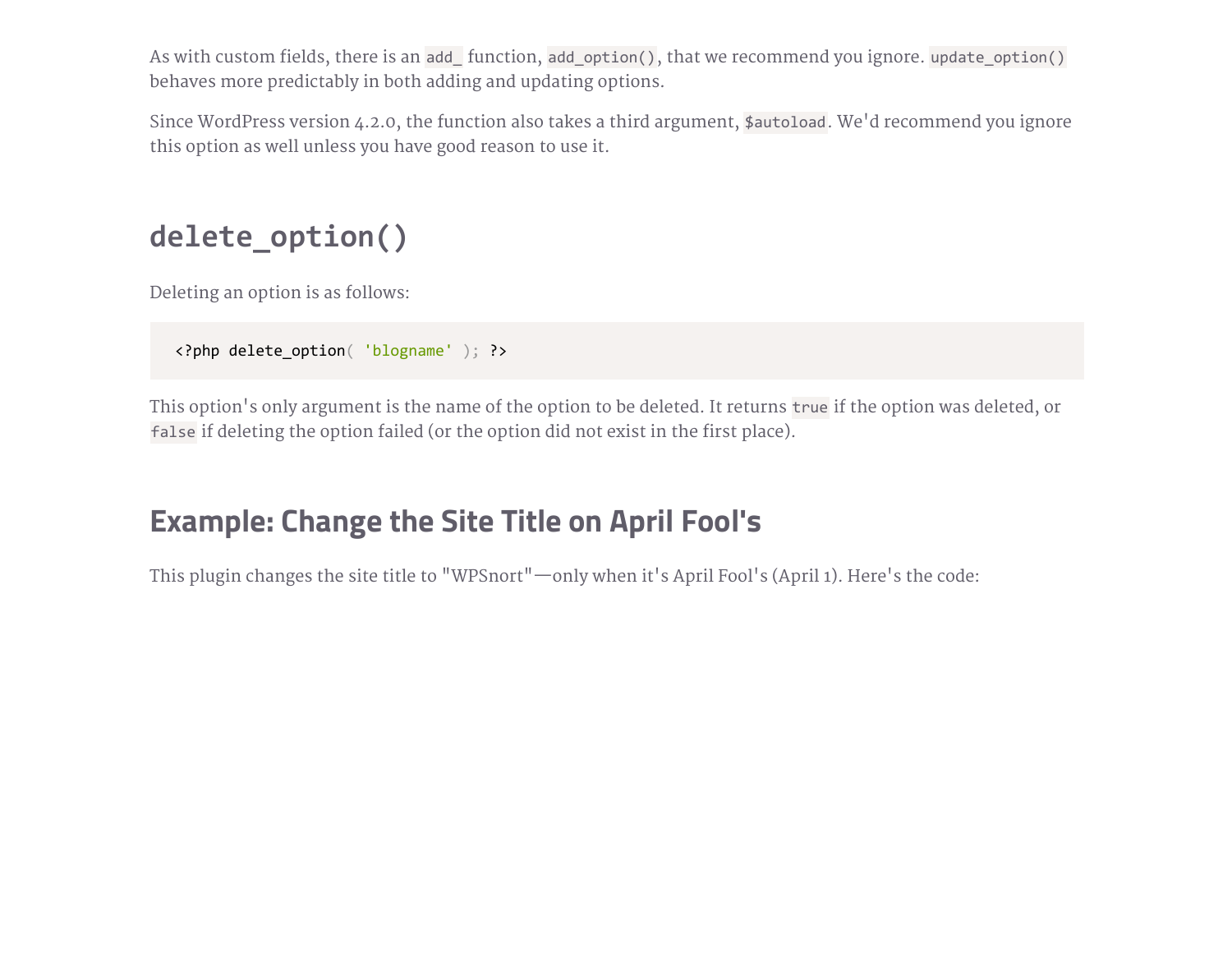```
<?php
/*
Plugin Name: WPShout April Fool's Title
*/
function wpshout_april_fools_title() {
    $joke_title = 'WPSnort';
    $site\_title = get\_option( 'blogname ' );// Save "normal title" if not currently joke title
    if( $site\_title != $joke\_title { }update_option( 'site_normal_title', $site_title );
    }
    // On April 1, set site title to joke title
    \text{fday} = \text{date}('F j');
    if(\text{\#day} == \text{'April} \; 1') {
        update_option( 'blogname', $joke_title );
        return;
    }
   // If normal_title exists and the site title's the joke title, change it back
    $normal_title = get_option( 'site_normal_title' );
    if ( $site\_title == $joke\_title && $normal\_title ) {
        update_option( 'blogname', $normal_title );
    }
}
add action( 'init', 'wpshout april fools title' );
```
We chose this an an example of both get option() and update option(). The main thing to notice is that we're registering a new option, 'site normal title', which stores the site's "regular" title so it's not lost when the April Fool's title overwrites it. This "regular title" gets saved back to the site's title anytime it's not April 1.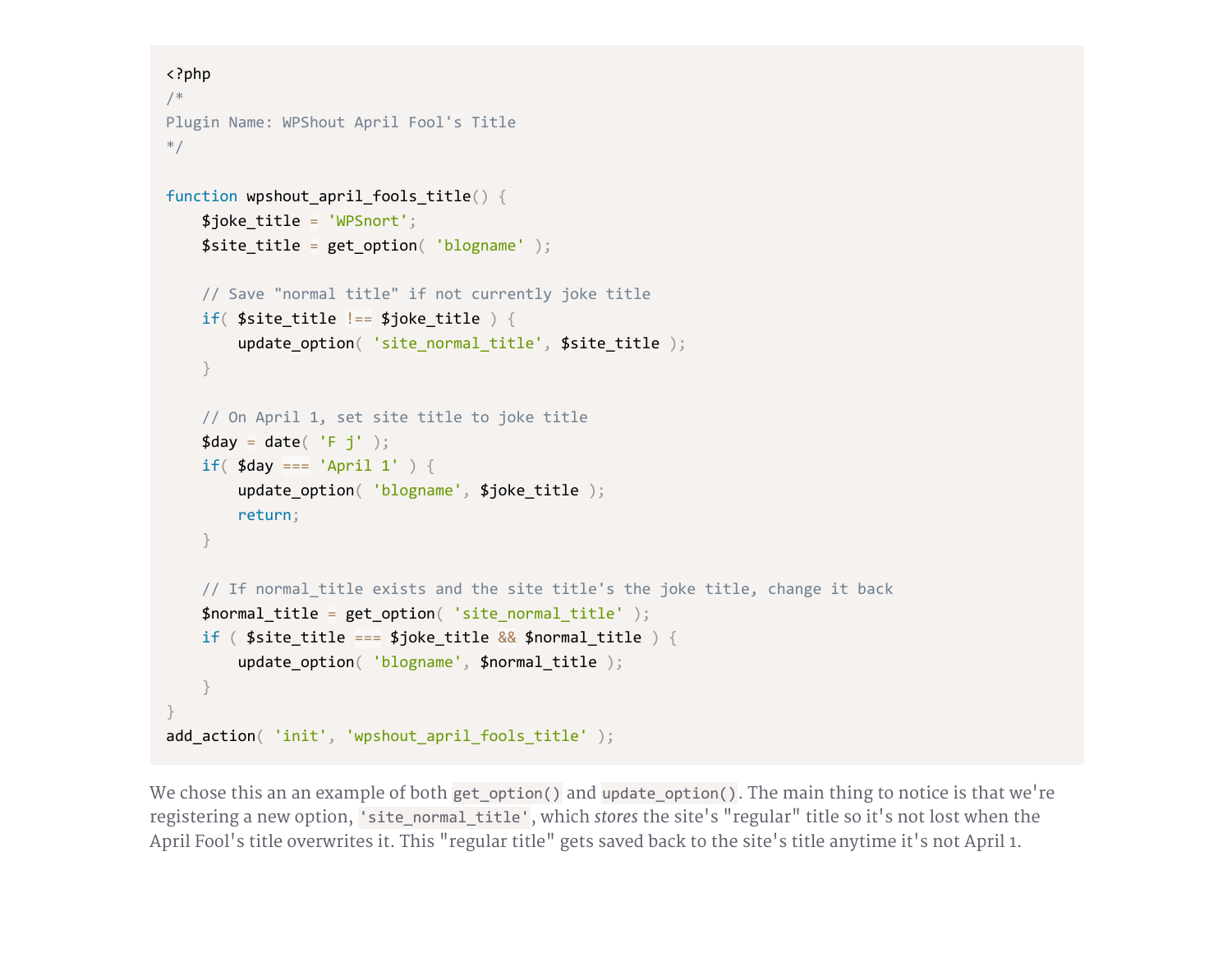By the way, if you wanted to actually implement this functionality, simply filtering the site title on April 1 would be quite a bit more elegant. The complexity of the function above should perhaps be a giveaway: functions that have lots of if-statements and "placeholder" variables can often (although not always) be done a simpler way.

## Sidenote: Viewing All Site Options at /wp‐admin/options.php

Before we move on, we just want to share a cool trick we picked up a while back. If you want to view all your site's options—on a single page, with no need to browse your database—simply go to http://yoursite.com/wp‐ admin/options.php. It's all there!

### That's the Basics of Options

As we hope we've made clear, WordPress options are pretty darn simple. And once you understand them, you'll have a lot of power over the global configuration of your WordPress sites.



### Summary Limerick

update\_option()'s the best option for Bits of site data you need to store. Does get\_option() retrieve it? You'd better believe it. Then delete option() and it's no more.